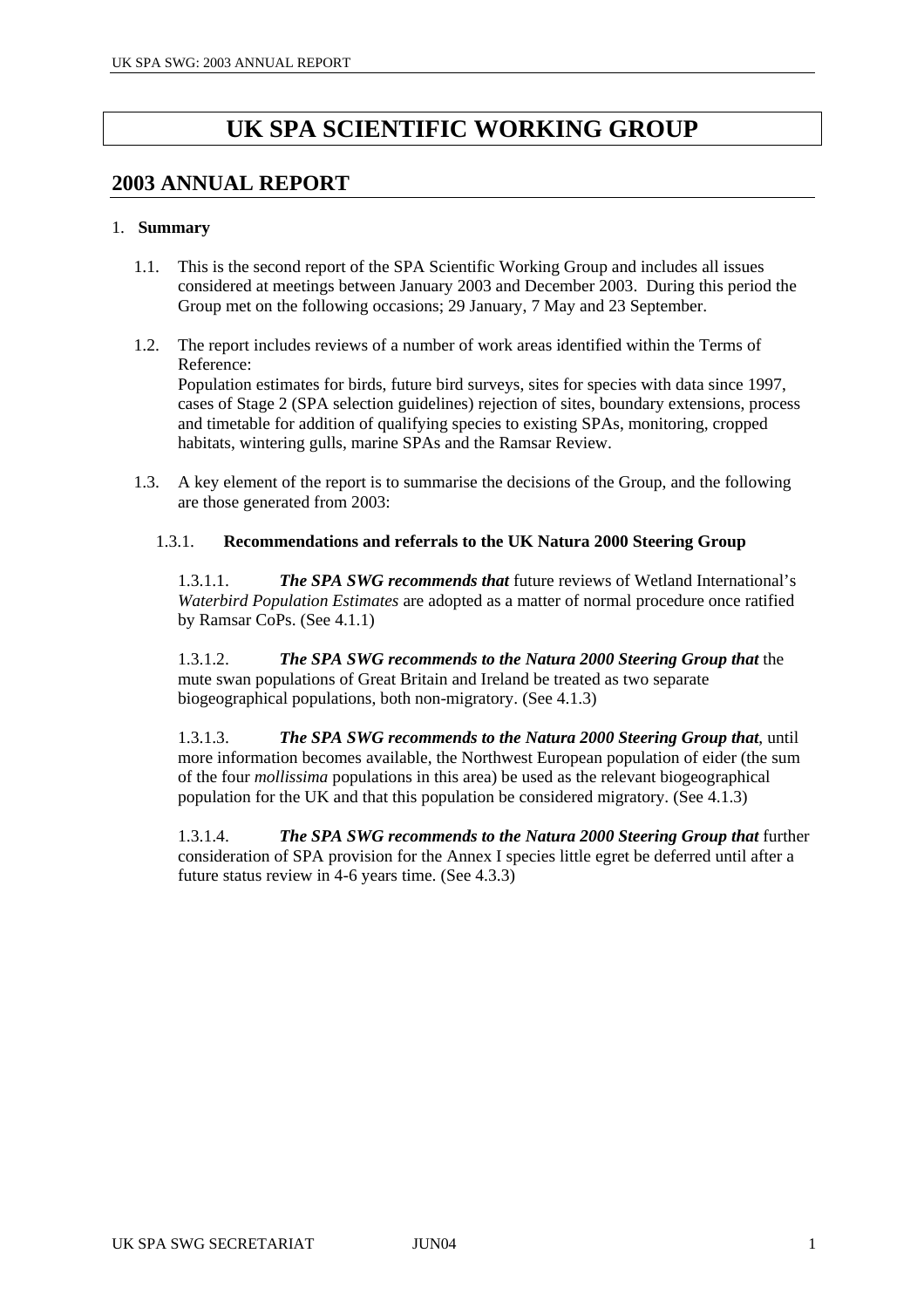## 2. **Introduction**

- 2.1. The SPA Scientific Working Group is a consultative group established in November 2001 by the Department for Environment, Food and Rural Affairs (Defra) to assist government administrations and the statutory conservation agencies in further developing the SPA network within the UK, in particular promoting the coherent management of the network and monitoring of sites.
- 2.2. The Group considers UK-scale scientific and technical issues regarding the SPA network in the terrestrial and marine environment.
- 2.3. The Group comprises representatives from Government departments, devolved administrations and their statutory conservation agencies across the UK, the Joint Nature Conservation Committee (JNCC), and scientists from the voluntary conservation sector and other stakeholder groups, such as land-owners and managers, the water industry, marine and business sectors. A list of organisations represented in the Group is given in the 2001-2002 Annual Report.
- 2.4. The Group sits within a network of fora for the consideration of Natura 2000 issues:
	- bilateral discussions between NGOs and the Country Agencies
	- the *UK Natura 2000 NGO Liaison Group[1](#page-1-0)*
	- the *UK Natura 2000 Steering Group*

It provides advice and recommendations to the *UK Natura 2000 Steering Group* as well as acting on issues identified by them.

- 2.5. Formal *Terms of Reference*, along with an initial framework for discussions, were established at the Group's inauguration (See the 2001-2002 Annual Report). This framework was further developed into a rolling work programme.
- 2.6. The Group meets at least three times per year (January, May and September). Issues for discussion are typically supported with briefing papers that are circulated prior to each meeting (a full list for 2003 is given in Appendix 2). JNCC provides the Secretariat for the Group and hosts a web-page<sup>[2](#page-1-1)</sup> on which selected briefings and the approved minutes of meetings are published.
- 2.7. The role of the *Annual Report* is to summarise active areas of work considered in the meetings of a calendar year, clearly denoting advice to Government, seeking the guidance of the *UK Natura 2000 Steering Group* or other fora where relevant, and also highlighting issues of a policy nature that were raised within the year but are outside of the remit of the Group.

<span id="page-1-0"></span> 1 Appendix 3 provides further detail of these groups and a glossary.

<span id="page-1-1"></span><sup>&</sup>lt;sup>2</sup> (http://www.jncc.gov.uk/species/UKSPA\_ScientificWG/default.htm)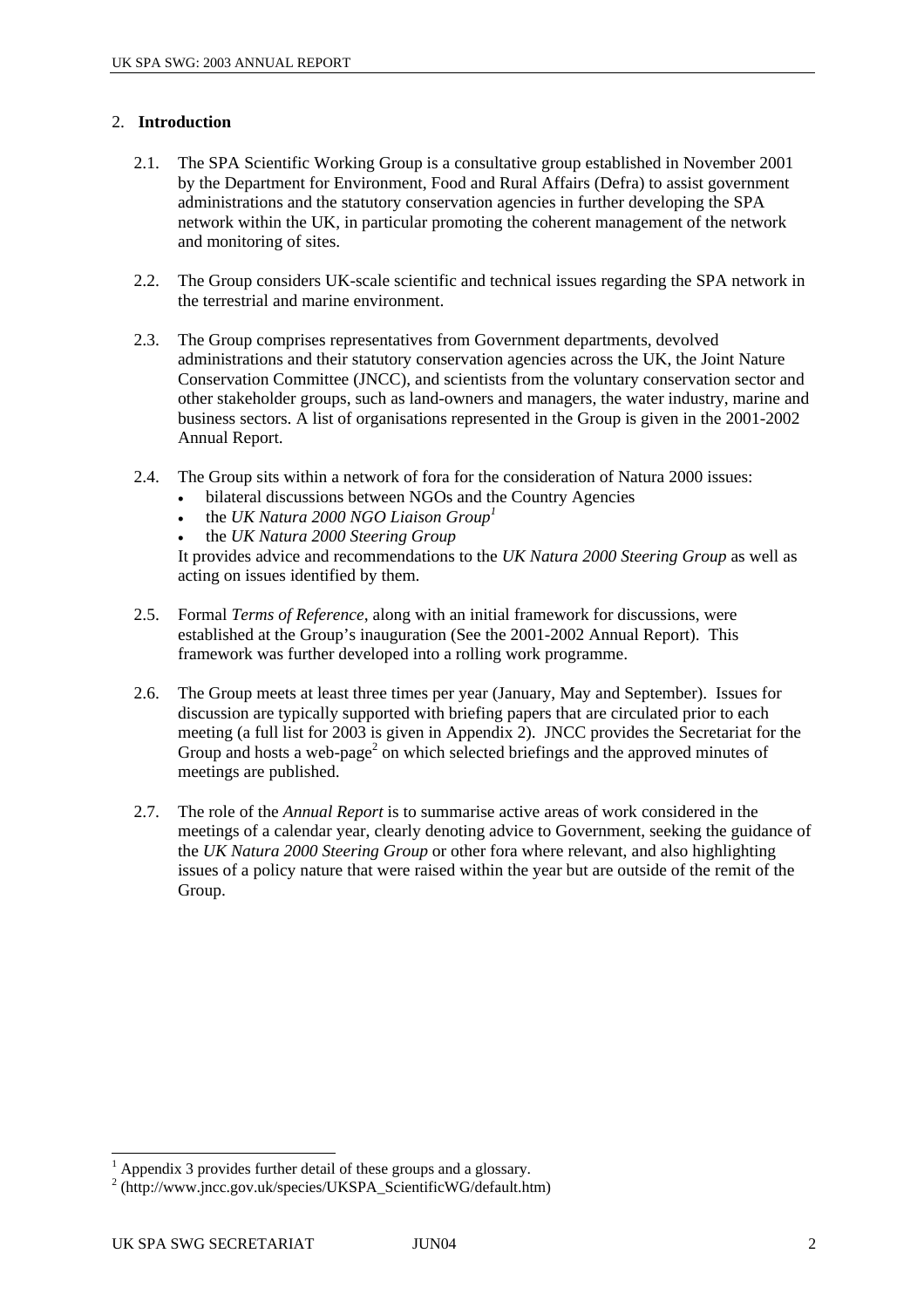## 3. **Response from the Natura 2000 Steering Group to the 2001-2002 SPA SWG Annual Report**

3.1. A letter from the Chair of the Natura 2000 Steering Group was received in response to the 2001-2002 Annual Report being presented to the group in July 2003; a copy of this letter is appended to this report (Appendix 1).

## 4. **Progress during 2003**

## 4.1. *Population estimates for birds*

- 4.1.1. Wetlands International published revised waterbird population estimates in November 2002 ('*Waterbird Population Estimates 3*' 3 [\)](#page-2-0), which were endorsed by the Ramsar Convention's eighth Conference of Parties (Resolution VIII.38). The Group adopted this source of biogeographical population estimates for future relevant business. The Group also recommends that future revisions of *Waterbird Population Estimates* are adopted as a matter of normal procedure once ratified by Ramsar CoPs.
- 4.1.2. Other areas of work arose out of the publication of *Waterbird Population Estimates 3*, which will be completed by JNCC in 2004: 1% thresholds for mixed populations of the same species, and; the implications of the new thresholds for updating SPA citations.
- 4.1.3. In addition, again as a result of *Waterbird Population Estimates* 3, the treatment of biogeographical populations of eider and mute swan were also discussed. The Group agreed that there was good evidence that the mute swan populations of Great Britain and Ireland were distinct and non-migratory. Eiders present a more complex picture and it was agreed that further work on genetics and movements of the species would be beneficial – this will be taken forward in 2004. It was agreed that until further work was complete that the Northwest European population (the four *mollissima* populations in this area) would be used as the relevant biogeographical population for the UK (1% threshold of 15,500 individuals).

4.1.3.1. *The SPA SWG recommends that* future reviews of Wetland International's *Waterbird Population Estimates* are adopted as a matter of normal procedure once ratified by Ramsar CoPs.

4.1.3.2. *The SPA SWG recommends to the Natura 2000 Steering Group that* the mute swan populations of Great Britain and Ireland be treated as two separate biogeographical populations, both non-migratory.

4.1.3.3. *The SPA SWG recommends to the Natura 2000 Steering Group that*, until more information becomes available, that the Northwest European population of eider (the sum of the four *mollissima* populations in this area) be used as the relevant biogeographical population for the UK and that this population be considered migratory.

- 4.2. *Future bird surveys* 
	- 4.2.1. A significant issue arising out of discussions on surveys is the risk to species from the publication of data during the SPA designation process. The sub-group established last year presented a first draft of the first part of *Best Practice Guidelines for Bird Surveys and*

<span id="page-2-0"></span> 3 Wetlands International. 2002. *Waterbird population estimates – third edition. Wetlands International Global Series No. 12*, Wageningen, The Netherlands.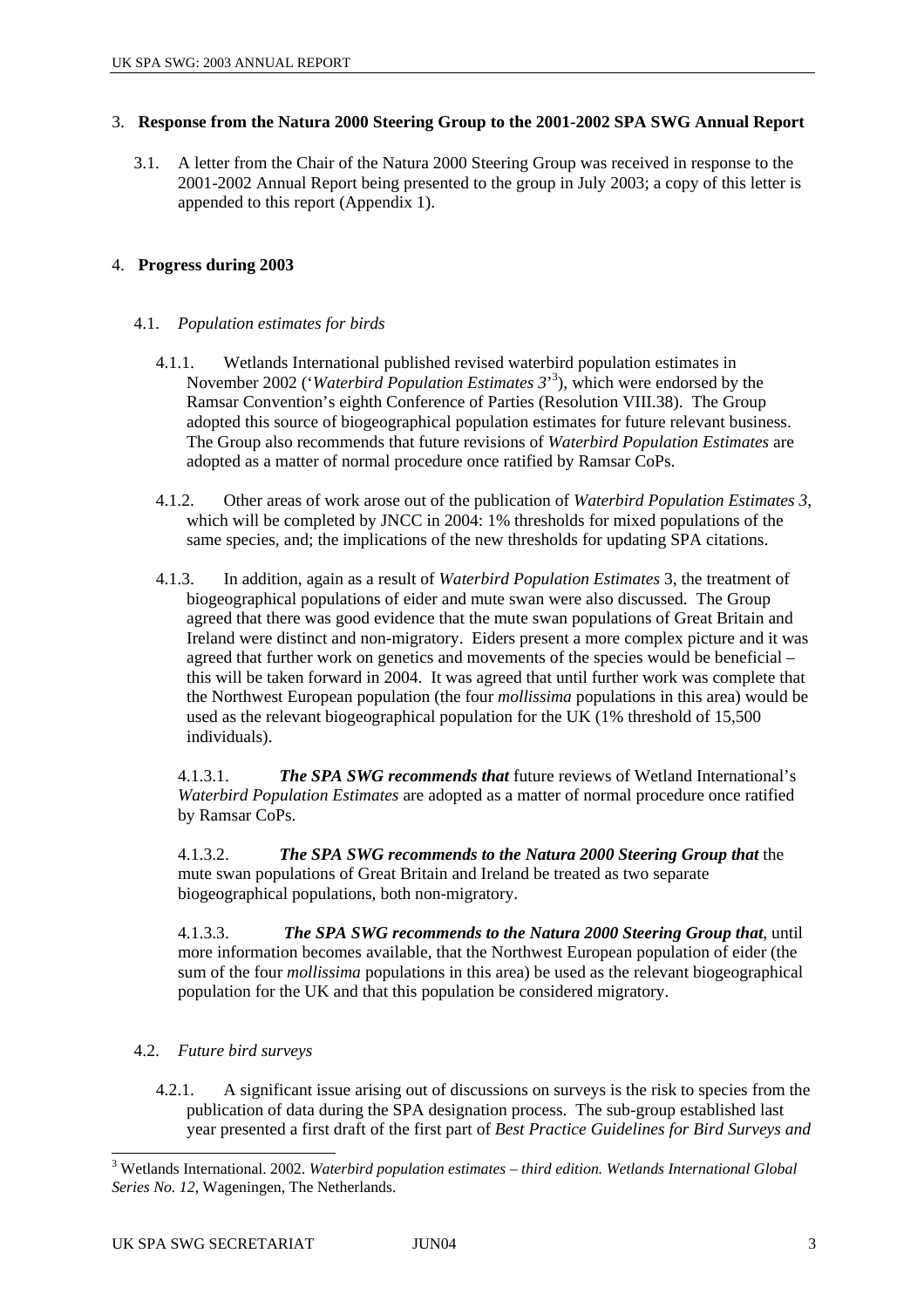*Data Handling* to the Group in May 2003. The first draft of the second part of these guidelines was developed during the year, but not finalised. Further work will be done on producing the guidelines during 2004.

#### 4.3. *Sites for species with data since 1997*

- 4.3.1. The Group reviewed BTO Report 272: *Identifying stretches of the UK's nonestuarine coast that may be worthy of SPA designation* (Austin & Rehfisch 2003). The report presents density estimates and distributional data derived from the Non-estuarine Waterbird Survey (NEWS) for a number of waders more abundant in non-estuarine coastal habitats outside of the breeding season. It also presents a novel method for assessing relative importance of areas of coast based on weighting density by national abundance. The Group agreed that any assessment of new areas for these species should be based on the existing principles within the SPA Guidelines, especially favouring the selection of areas supporting higher concentrations (densities) than others. JNCC agreed to summarise the status of the SPA suites for the relevant species (from the 2001 SPA Review) and produce a list of the 'best' 10km squares. The Group will discuss this issue further in 2004 and subsequently seek guidance from the Natura 2000 SG on whether additional SPA provision for this small group of birds was necessary.
- 4.3.2. Preliminary results of the 2002 national chough survey and a site-level interpretation of this survey were discussed by the Group. RSPB considers the current coverage of the population by the SPA suite, at about 39%, to be inadequate. Population dynamics and the functional links between areas used by groups of birds were discussed, as was dependence on man-made nesting sites. Recent evidence suggests that groups of chough may use a complex of sites throughout the year. Hence, composite sites which link key areas used by a group of birds may be the best approach for maintaining these populations.
- 4.3.3. Agencies agreed to review the site-level interpretation of the 2002 national chough survey, continue bilateral discussions with the RSPB and report back to the Group in May 2004.
- 4.3.4. Dr. Andy Musgrove, BTO, gave the Group a comprehensive presentation on the current status of little egret, a recently established Annex I species. The population continues to increase in size and range at a rapid rate, with no signs of stabilising (the review will be published on the BTO website in 2004). Given the continued rapid rate of change in the species status the Group agreed that it would be difficult at present to apply the SPA guidelines. Recognizing also that the currently most important breeding colonies are within SPAs and that these will receive a general level of protection despite the species not being a cited interest, the Group agreed to review the species in another 4-6 years.

4.3.4.1. *The SPA SWG recommends to the Natura 2000 Steering Group that* further consideration of SPA provision for the Annex I species little egret be deferred until after a future status review in 4-6 years time.

- 4.3.5. An information paper, prepared by EN, on the population status of ring ouzel was submitted to the Group in September 2003. A decision on the relevant biogeographical population estimate and the 1% threshold for this species will be taken early in 2004.
- 4.3.6. EHS informed the Group that discussions between themselves, Duchas, RSPB and BirdWatch Ireland were taking place over SPA provision for hen harrier in Northern Ireland and Ireland.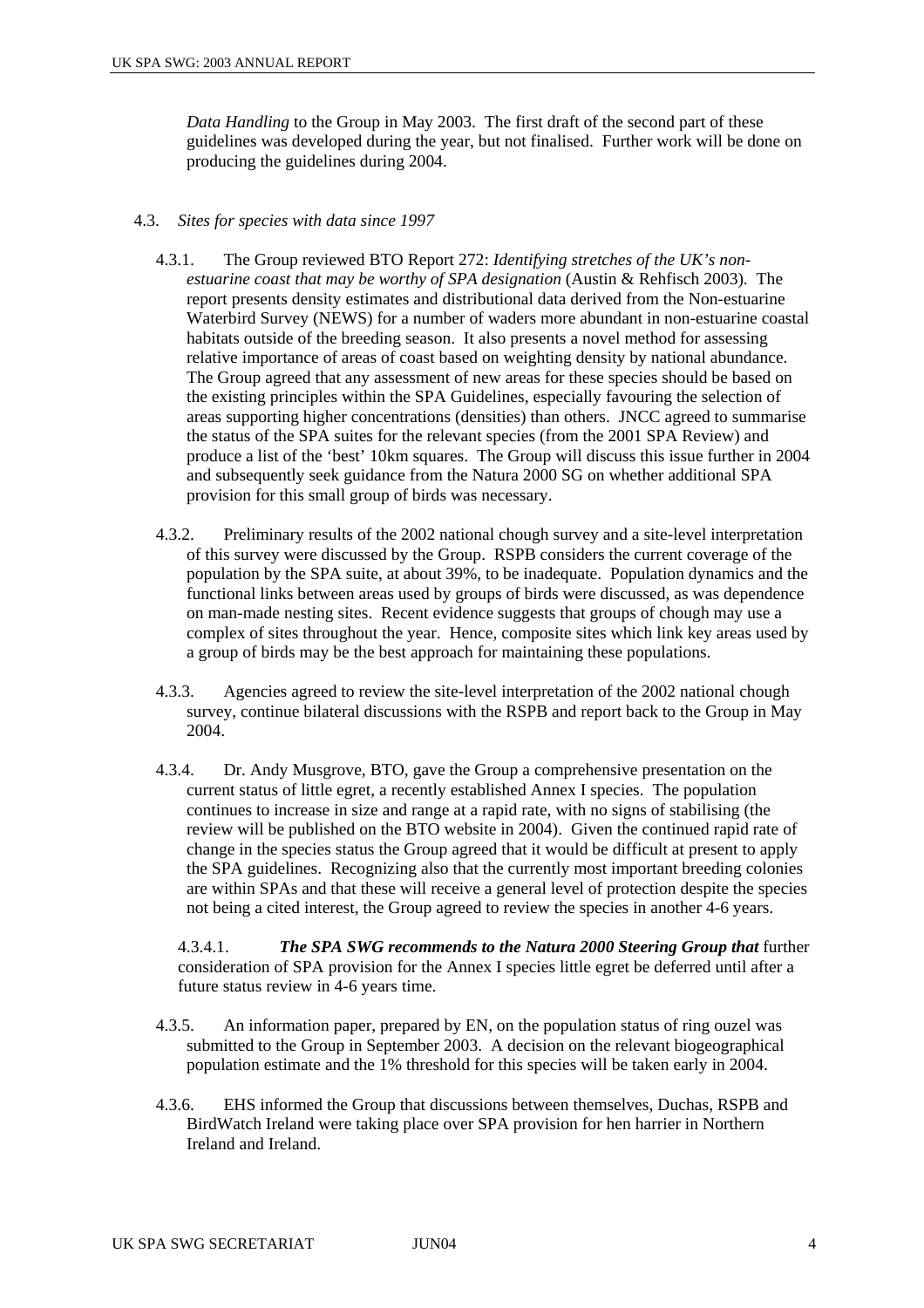- 4.4. *Cases of Stage 2 (SPA selection guidelines) rejection of sites* 
	- 4.4.1. RSPB had submitted a revised IBA/SPA project report on Scottish sites to SNH prior to the May 2003 meeting; the report represents a review of the RSPB's response to the SPA Review. RSPB continued to work on its IBA/SPA project for Wales, England and Northern Ireland in 2003.
	- 4.4.2. Bilateral discussions had continued between the Country Agencies and the RSPB throughout the year, although RSPB expressed disappointment at lack of progress in Scotland following submission of its revised IBA/SPA report. The Group requested that any generic issues that emerged from bilateral discussions, and which were not already being considered by the Group, be summarised by the RSPB and brought to the Group for discussion.

#### 4.5. *Boundary extensions (excluding cropped habitats)*

- 4.5.1. See 4.4 (above).
- 4.6. *Process and timetable for addition of qualifying species to existing SPAs* 
	- 4.6.1. See appended response from the Natura 2000 Steering Group to the 2001-2002 Annual Report of the SPA SWG [SPA SWG: 1.3.1.4].
	- 4.6.2. See also 4.1.2 of this report.

#### 4.7. *Monitoring*

4.7.1. Dr. Mark Rehfisch, Head of the Wetlands & Coastal Ecology Unit of the BTO, gave a presentation to the Group on the WeBS Alerts System and an example of its application. The WeBS Alerts System compares smoothed trends of individual species over various time periods at national, regional and site levels against thresholds: changes of 25-50% and >50% trigger 'alerts'. The sites are SPAs and SSSIs. A paper on the approach will be submitted to a journal in 2003 and full internet access to the alerts report will be available from March 2004.

#### 4.8. *Cropped habitats*

- 4.8.1. JNCC initiated the *Cropped Habitats Information Project* (CHIP) in 2002, with the project phased to collate information on high priority species in 2002 and lower priority species in 2003. Just Ecology were contracted to produce species accounts for phase one in accord with the format previously agreed by the SPA SWG.
- 4.8.2. The phase one species accounts were collated by JNCC into a discussion report, with some added basic interpretation on the conclusions that could be drawn, and this was discussed by the Group in September 2003. The Group was invited to send additional comment to JNCC by the end of November 2003.
- 4.8.3. Species accounts for phase two of the project and initial feedback from the phase one discussion report will be reported in 2004.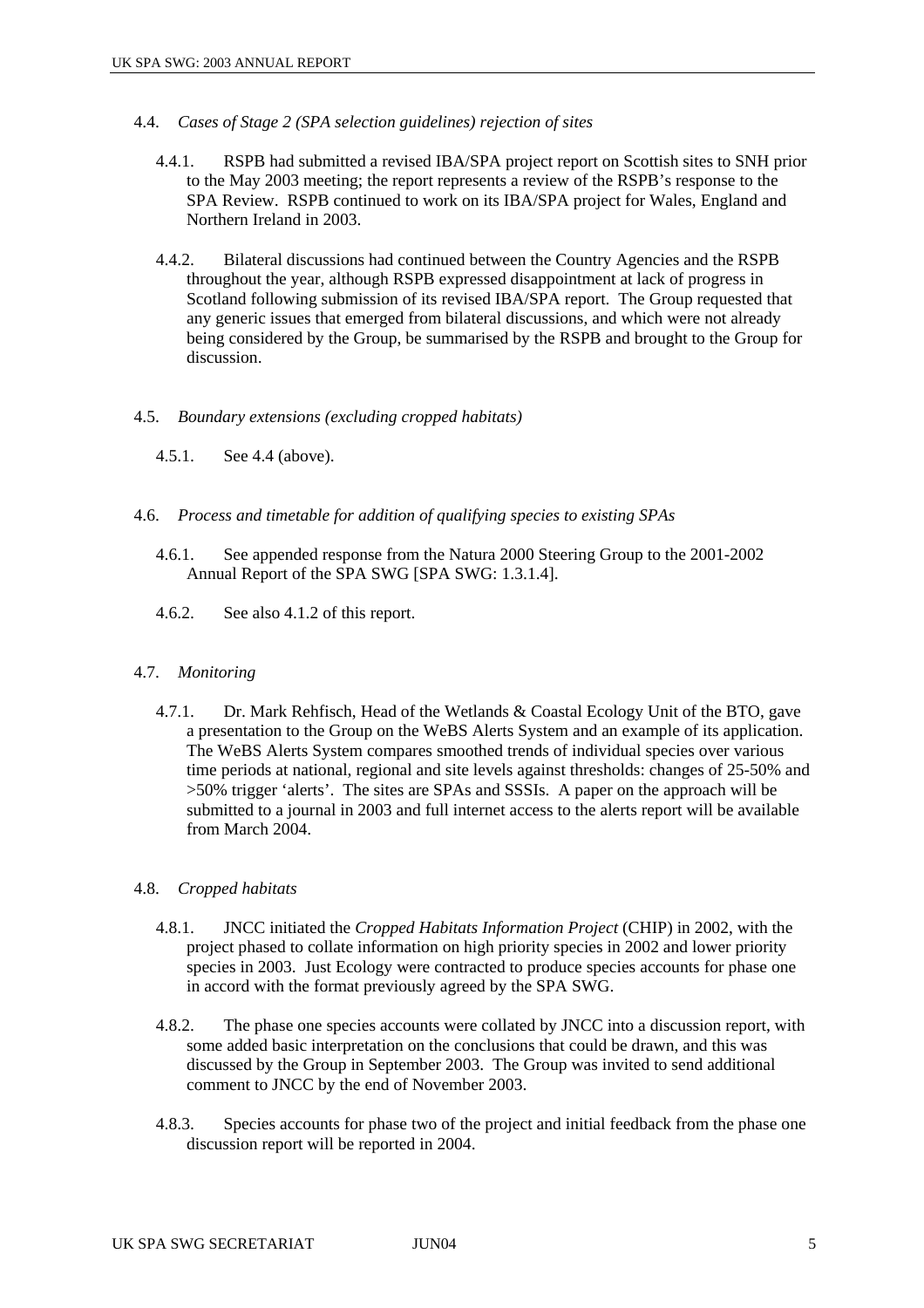#### 4.9. *Wintering gulls*

- 4.9.1. Dr. Mark Rehfisch, Head of the Wetlands & Coastal Ecology Unit of the BTO, gave a presentation to the Group on the preliminary results of the 2002/2003 pilot Winter Gull Roost Survey (WinGS).
- 4.9.2. The pilot survey showed that considerable numbers of gulls roost along the coast away from known key roost sites, but that few birds arrive at roosts after dark. Hence, the full survey would be designed to sample coastal stretches, in addition to key site coverage and inland sampling, to improve population estimates. The full survey would provide the most accurate winter estimates for five species of gulls to date, allowing better assessment of the importance of site populations.
- 4.9.3. The full survey is planned to begin in 2003/2004, with field work over three winters, and estimated to cost £130,000.

#### 4.10. *Marine SPAs*

- 4.10.1. The Group was apprised of the work of the EC Marine Experts Working Group by Defra. The Secretariat agreed to circulate all minutes from this group to the SPA SWG.
- 4.10.2. The Group was consulted on draft guidelines for site and boundary selection for marine SPAs for non-breeding waterbirds. Several issues requiring further consideration were identified: how to treat satellite aggregations around main aggregations; the link between open water areas and the coast in terms of multi-species assemblages (should open water and terrestrial waterbirds be considered as part of a single assemblage); and acceptable quality of data, for which additional guidance may be required.
- 4.10.3. The Group agreed that the general approach outlined in the guidance was appropriate; although the RSPB re-iterated its position on the SPA Guidelines (1% thresholds should be considered criteria and not guidelines). It was agreed that boundaries based on modelled distribution was an appropriate approach, but that in some cases shore-based surveys may be adequate to define boundaries.
- 4.10.4. JNCC updated the Group on status of aerial data analysis for the Tay/St. Andrews Bay and for Liverpool Bay. Of important note was that the Tay analysis had produced slightly different results for the use of cumulative density for determining boundary placement, with a 98% threshold (Carmarthen Bay was 95%) appropriate and consistent for all species analysed. Each site analysed in this way may have a specific threshold rather than a generic approach being appropriate.
- 4.10.5. EHS sought advice from the SPA SWG on extending Belfast Lough to include an open water area for great crested grebe; the only qualifying species in the SPA is redshank. The Group's advice was that if the site did not merit extension to include the waterbird assemblage that the addition of great crested grebe under Stage 1.4 be considered as Belfast Lough supports the second largest concentration of the species in the UK.
- 4.10.6. In relation to Defra's review of Natura 2000 and Ramsar groups and responsibilities toward the end of 2003, the Group confirmed that it wished to remain the main forum for discussion of scientific and technical issues in the development of marine SPAs.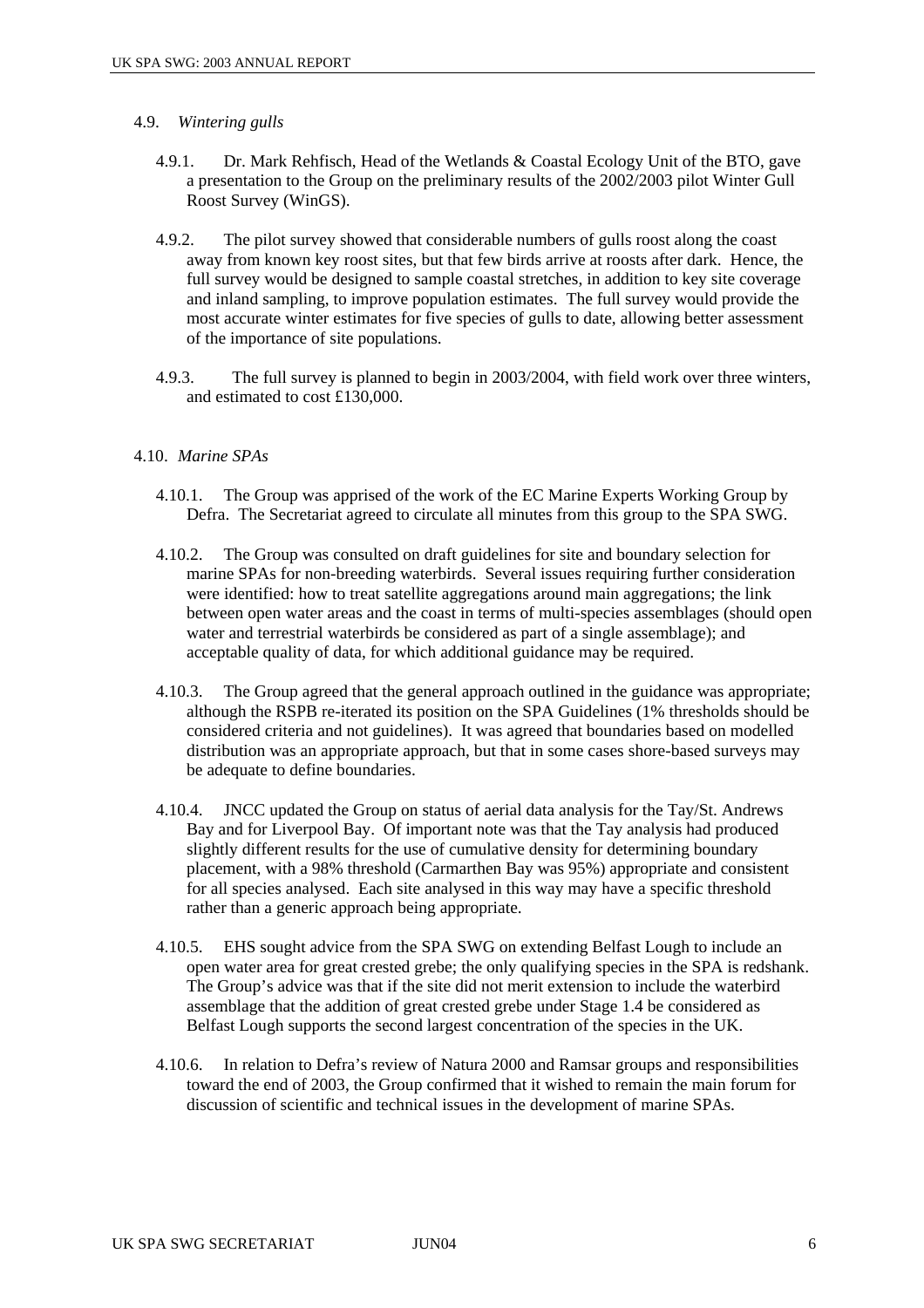#### 4.11. *Re-established raptors*

4.11.1. The Group agreed that species for consideration at present included red kite (to include the Welsh population), white-tailed eagle and osprey (in England). To facilitate discussions the Agency representatives agreed to produce briefing on status and trends for consideration in 2004.

#### 4.12. *Ramsar Review*

- 4.12.1. Late in 2003 Defra requested that the SPA SWG broaden its work to include the avian elements of the UK Ramsar Review – the Group agreed that this would be appropriate given the many common issues between developing the Ramsar and SPA networks. The Group's Terms of Reference and work programme will be revised in early 2004 to incorporate the new area of work. The Group will also change its name to reflect this.
- 4.12.2. The work will not involve detailed consideration of avian Ramsar issues in the Overseas Territories, but future consultation may be requested.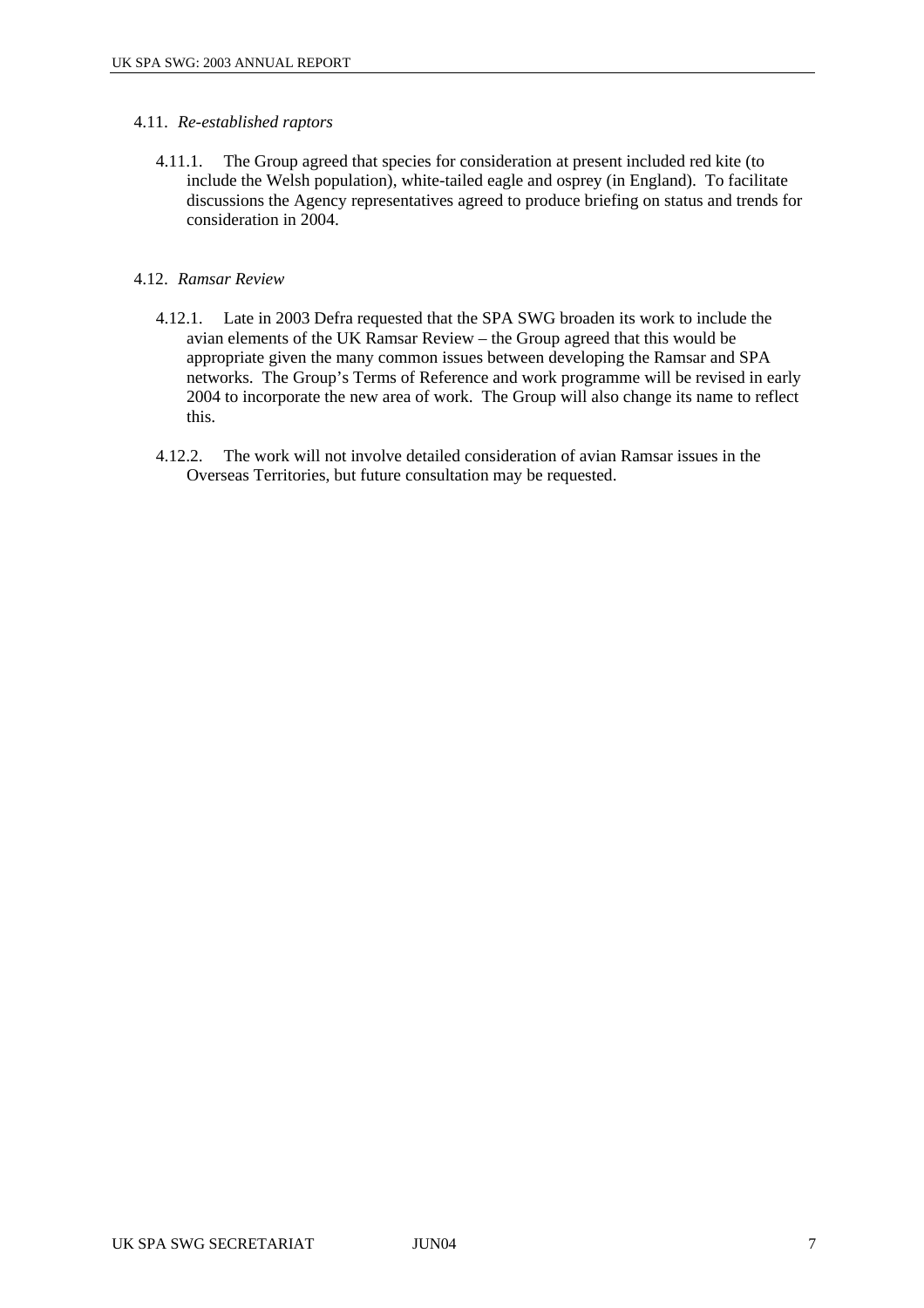#### **APPENDIX 1**

**Response from the Chair of the Natura 2000 Steering Group to the 2001-2002 Annual Report of the SPA Scientific Working Group**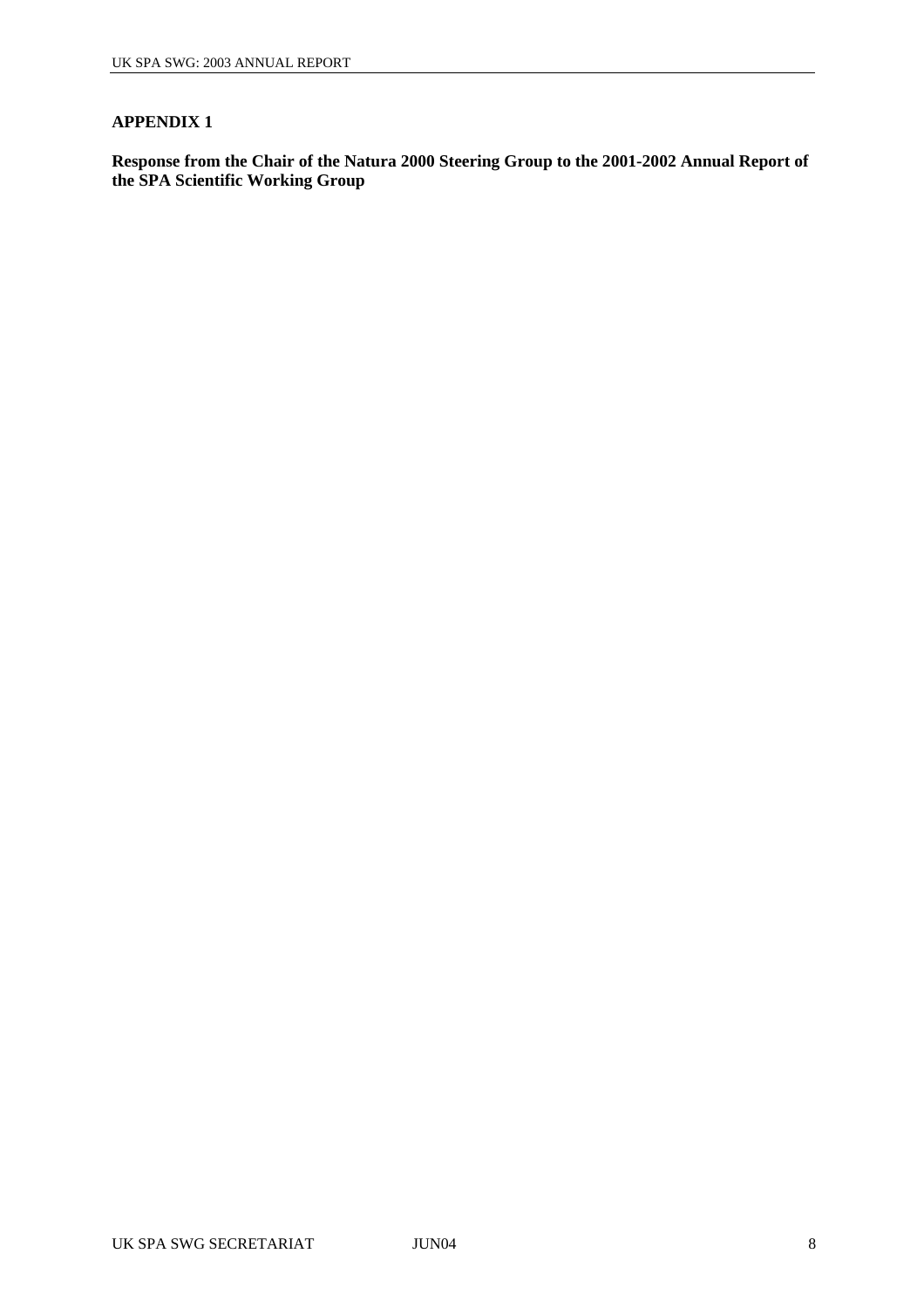European Wildlife Division **1/10 Temple Quay House 2 The Square Bristol BS1 6EB** Telephone: **0117 372 8233**  Fax: **0117 372 8233**  E-mail: **martin.capstick@defra.gsi.gov.uk**  Website: **www.defra.gov.uk**



To: Dr Ian Bainbridge Chair of the SPA Scientific Working Group Scottish Executive Victoria Quay EDINBURGH EH<sub>6</sub> 6O<sub>O</sub>

Date: 19 September 2003

Dear Ian

#### **Natura 2000 Steering Committee meeting 15 July 2003 – Report back from SPA SWG**

Thank you for presenting the SPA SWG 2002-2003 Annual Report to the Natura 2000 Steering Committee (NK 2000 SC) on 15 July. The Report made a number of recommendations and referrals to this Committee. We had a useful discussion of these issues at the meeting; and I agreed to provide for the record a summary of the recommendations and responses of the Committee:

**SPA SWG:** 1.3.1.1 – *The SPA SWG recommends that the English population of twite be recognised both as a distinct biogeographical population and migratory, and that the SPA provision for it be assessed in accordance with the SPA Selection Criteria.* 

The committee accepted this recommendation in principle. But careful consideration should be given to the timetable and levels of resources required for implementation. I look forward to seeing how your group takes forward proposals for consideration of this species.

**SPA SWG:** 1.3.1.2 – *The SPA SWG refers consideration of whether an area meeting the thresholds defined in stages 1.1-1.3 of the SPA selection guidelines should automatically be recommended for classification as an SPA, irrespective of Stage 2 judgements.* 

I have asked for a paper to be prepared, jointly by the Scottish Executive and Defra, exploring the consequences of this approach and to make preliminary recommendations for the next meeting of the Natura 2000 Steering Committee scheduled for November 2003. I shall keep your group appraised of those discussions and considerations, and I hope to be able to agree a policy early next year.

**SPA SWG:** 1.3.1.3 – *Pending the decision on 1.3.1.2, the SPA SWG refers consideration of whether Annex 1 species should be automatically cited as a qualifying feature in an existing SPA if that SPA supports a nationally important population, or in the case of regularly occurring migratory species if the SPA supports an internationally important population.* 

The Committee agreed that this should be considered in the context of the further work relating to 1.3.1.2.

**SPA SWG:** 1.3.1.4. - *The SPA SWG seeks urgent clarification of the timetable and process for amending existing SPA citations and Natura 2000 data forms to take account of the SPA Review given that the new data at*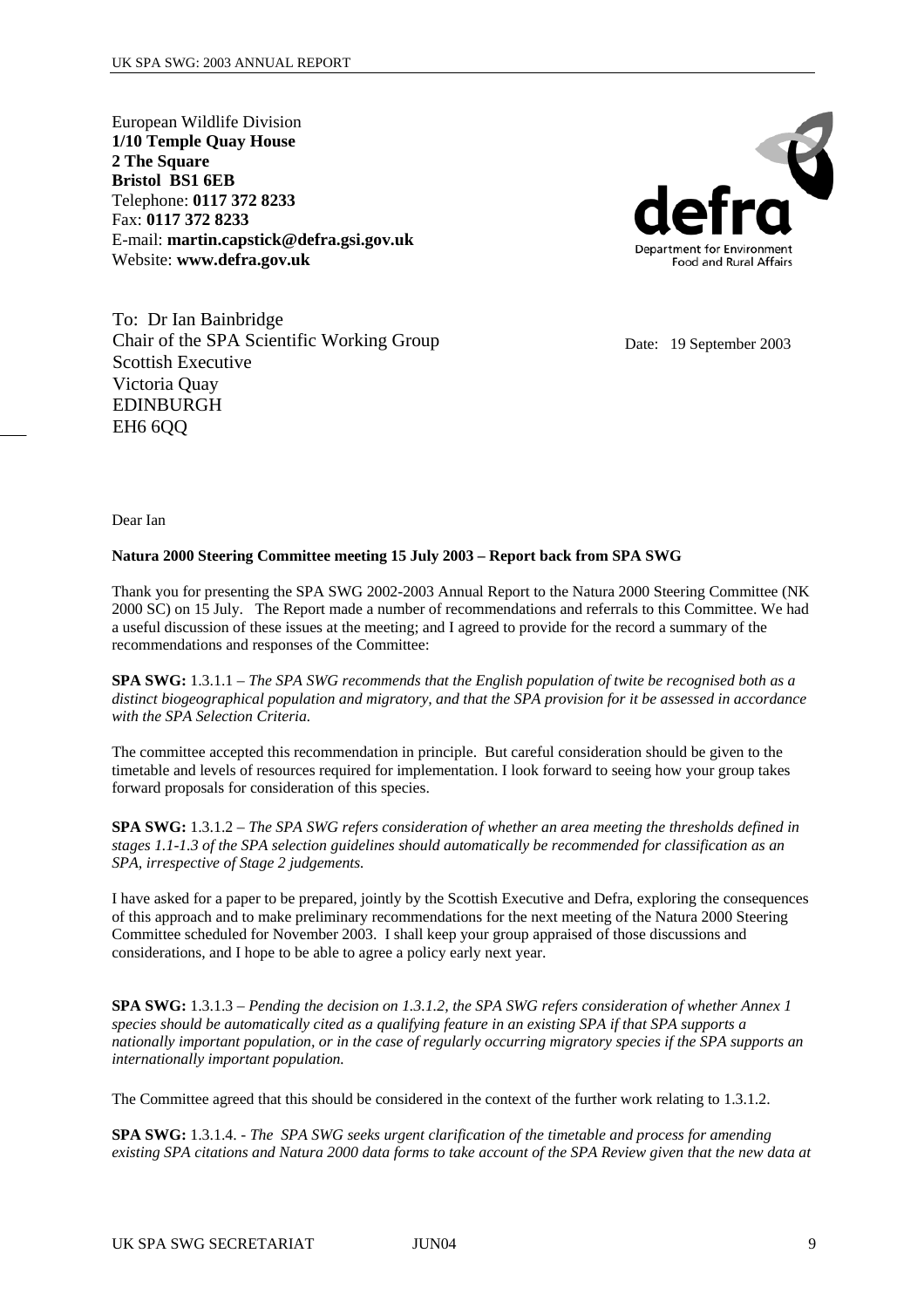*both site and population levels have become available since its publication in 2001 and the implications of these, if any, will need to be considered by the Group* 

The Committee recognises the importance of amending the SPA citations and Natura 2000 data forms so that they reflect the latest information. But it also recognises that there are resource implications in undertaking this work. It was agreed that Defra and the Devolved Administrations should separately approach the respective conservation agencies and discuss the timetables involved in amending the citations and data sheets. Following those discussions the Natura 2000 Steering Committee will be informed of likely timetables at its next meeting. I shall convey the outcome of the meeting at that time.

**SPA SWG:** 1.3.1.5. – *The SPA SWG seeks guidance on how it should develop its role in advising on data needs for interpretation of the influence of landscape-scale management on the SPA network.* 

The Committee accepted that guidance in this area would be helpful. It encouraged the SPA SWG to adopt a broad approach in developing this role - that is, that it should not artificially constrain consideration of what might be needed, but should bear in mind the need for proportional action.

**SPA SWG:** 1.3.1.6. – *The SPA SWG, aware of current development issues in the marine environment, advises that the scientific research and assessments required to identify marine SPAs be treated as of high priority.* 

The Committee noted this advice. A number of initiatives are currently or will shortly get under way. The establishment of a UK marine sub-group is a key step to give better focus to this area. I hope this group will be established and meet for the first time in the next two months to coordinate this matter.

**SPA SWG:** 1.3.2.1. – *The SPA SWG seeks clarification of the timetable for development of marine SPA selection guidelines, UK site lists and the initiation of the classification process for marine SPAs so that its contribution, via assessment of the science underpinning this process, can be planned accordingly.*

Selection criteria are to be considered in the next 2 years by the EC Marine Working Group. However, recognising the complicated nature of the issues to consider, criteria for mobile species are not anticipated until the end of next year (2004). The work of the, UK Marine sub-group (mentioned above) – when it is established - and existing JNCC Marine Working Group, will feed into this. Following the initial meeting of the new UK group, I shall provide the SPA SWG with a note of the expected work programme and timetable.

This provides a formal report back on the SPA SWG's recommendations. I shall write further, as promised above, to report on the follow-up work put in hand.

With best wishes

**Martin Capstick** Head of European Wildlife Division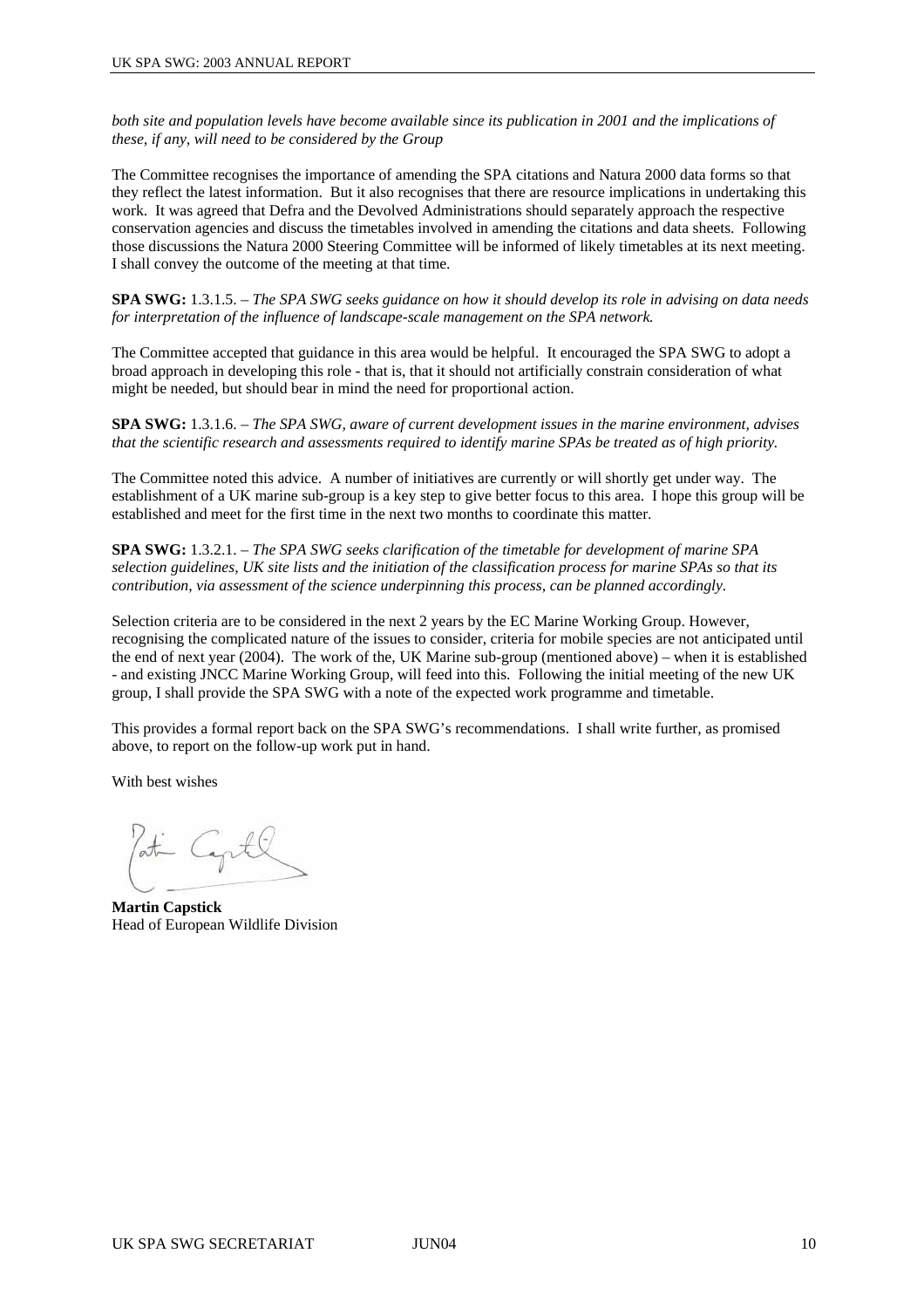## **APPENDIX 2**

#### **List of briefing papers presented to the SPA Scientific Working Group during 2003**

Note: Many of these papers are available from the JNCC website. However, some of the papers presented to the Group were confidential in nature and so will not be published (they are denoted by an asterisk). In addition, some papers were preliminary briefings and most of these will not be published (these are noted).

#### **January 2003**

2001-2002 Annual Report of the SPA SWG Third edition of *Waterbird Population Estimates* Amendments to SPA citations following the SPA review, and submission of data to the EC SPA provision for non-estuarine non-breeding waders \*SCARABBS 2002 chough survey draft results and discussion \*Current status of SPA assessment and site survey of capercaillie and four raptor species in Scotland \*Preliminary results of hen harrier surveys in Scotland 2002 Treatment of Eider Duck and Mute Swan biogeographical populations in the UK (preliminary briefing) Update on Spotted Crakes and SPAs (preliminary briefing) RSPB IBA/SPA project: Progress Report

## **May 2003**

\*Critical assessment of BTO Research Report 272; *Identifying stretches of the UK's non-estuarine coast that could be worthy of SPA designation for their waterbird interest*. \*Best Practice Guidelines for Bird Surveys and Data Handling Oral paper from Dr. M. Rehfisch, BTO, on the WeBS Alerts System Oral paper from Dr. M. Rehfisch, BTO, on the Winter Gull Roost Survey (WinGS)

## **September 2003**

Letter from the Chair of the Natura 2000 Steering Group in response to the 2001-2002 Annual Report of the SPA SWG.

Arrangements for Natura 2000 and Ramsar Steering Groups

Objectives for the UK Ramsar Sites Review

UK Ramsar Review Steering Group Terms of Reference

Guidelines for the selection of marine SPAs for aggregations of inshore non-breeding waterbirds (preliminary briefing)

\*Belfast Lough Open Water proposed SPA

\*Implications of the 2002 national chough survey for the UK SPA network

Oral paper from Dr. A. Musgrove, BTO, on the status of little egret in the UK

Cropped Habitats Information Project (CHIP): draft discussions report (preliminary briefing)

Short information paper: SPAs for Ring Ouzels (preliminary briefing)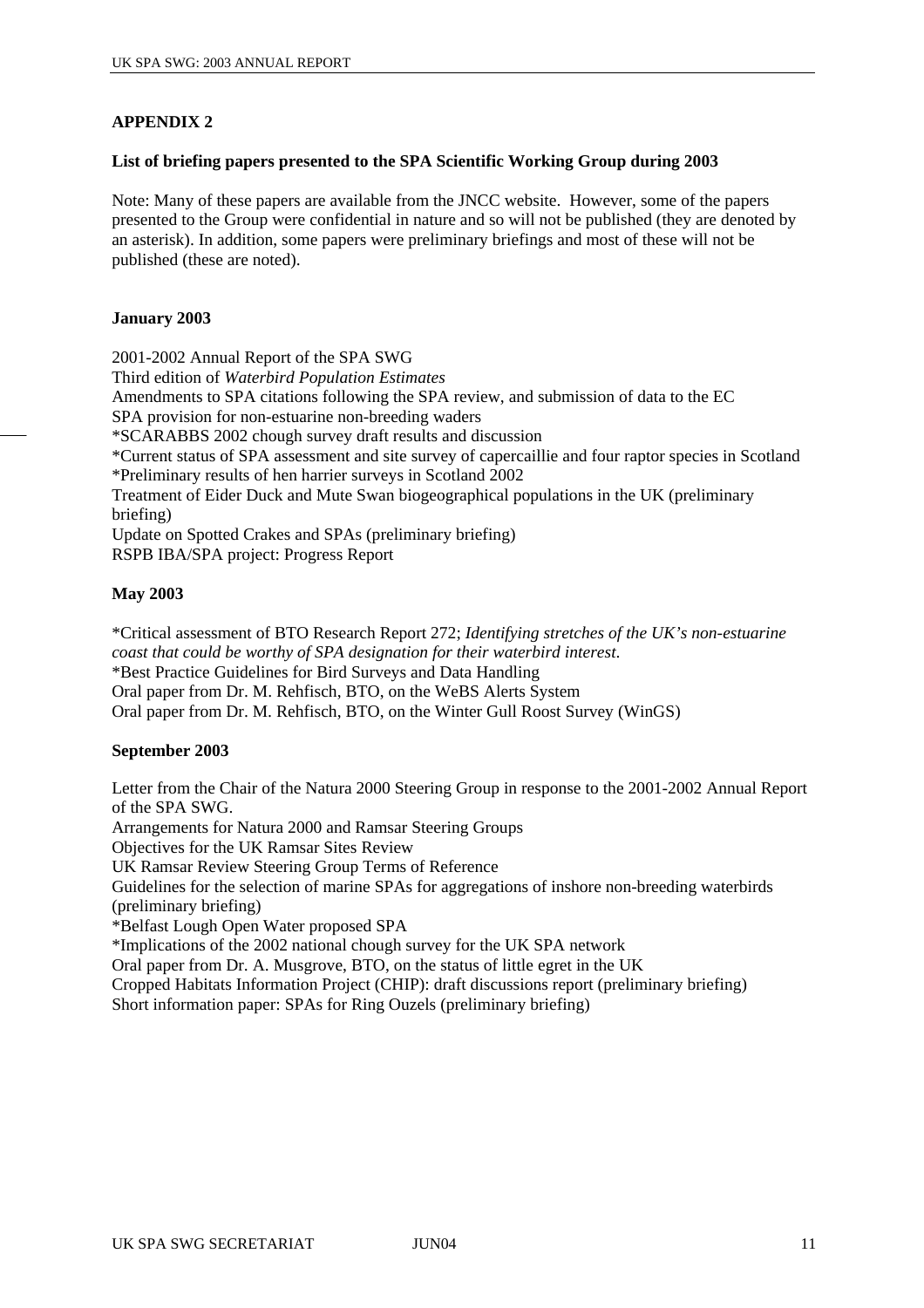## **APPENDIX 3**

## **Glossary**

| Biogeographical          | A group of birds which breed in a particular location (or group of       |
|--------------------------|--------------------------------------------------------------------------|
| population               | locations), breed freely within the group, and rarely breed or exchange  |
|                          | individuals with other groups.                                           |
| <b>BTO</b>               | British Trust for Ornithology; has existed since 1933 as an independent, |
|                          | scientific research trust, investigating the populations, movements and  |
|                          | ecology of wild birds in the British Isles. The BTO's speciality is the  |
|                          | design and implementation of volunteer wild bird surveys.                |
| <b>CHIP</b>              | Cropped Habitats Information Project; a JNCC project to collate          |
|                          | information on the use of cropped habitats by a range of birds. CHIP     |
|                          | will inform consideration by the SPA SWG of the need for designation     |
|                          | of cropped habitats as SPAs.                                             |
| <b>EC Marine Experts</b> | The main objective of the Marine Expert Group, established by DG         |
| <b>Working Group</b>     | Environment, is to develop a common understanding of the provisions      |
|                          | of Natura 2000 relating to the marine environment in order to facilitate |
|                          | the designation and future management of these areas by the Member       |
|                          | States. The group includes representatives from governments and          |
|                          | NGO <sub>s</sub> .                                                       |
| Marine Natura 2000       | A statutory group, made up of government and conservation agency         |
| Project Group            | representatives, responsible for development of Natura 2000 in the       |
|                          | marine environment and accountable to the Natura 2000 Steering           |
|                          | Group. The group is chaired by an independent member of the Joint        |
|                          | Committee and JNCC provides the Secretariat. The chair of the SPA        |
|                          | SWG is a co-opted member.                                                |
| Ramsar                   | The Convention on Wetlands, signed in Ramsar, Iran, in 1971, is an       |
|                          | intergovernmental treaty which provides the framework for national       |
|                          | action and international cooperation for the conservation and wise use   |
|                          | of wetlands and their resources. There are presently 138 Contracting     |
|                          | Parties to the Convention, with 1328 wetland sites, totaling 111.9       |
|                          | million hectares, designated for inclusion in the Ramsar List of         |
|                          | Wetlands of International Importance.                                    |
| <b>Ramsar Review</b>     | In the context of the Strategic Framework and Guidelines for the Future  |
|                          | Development of the List of Wetlands of International Importance          |
|                          | (Resolution VII.11), the UK Government is currently reviewing its list   |
|                          | of Ramsar sites, with special emphasis on assessment of non-avian        |
|                          | features. The review aims to agree a list of proposed new or revised     |
|                          | designations and report this to CoP 9 in 2005. Tied to this will be the  |
|                          | submission of updated Ramsar Information Sheets (RIS) and site maps      |
|                          | to the Ramsar Bureau for CoP 9.                                          |
| <b>SPA Review</b>        | The working name of the published results of the review of the SPA       |
|                          | network; The UK SPA network: its scope and content. JNCC 2001            |
|                          | (cited as Stroud et al. 2001). [www.jncc.gov.uk/UKSPA/default.htm]       |
| SPA selection guidelines | Guidelines developed and adopted by UK Government and the statutory      |
|                          | conservation agencies for the selection of SPAs in the UK (published     |
|                          | by JNCC in 1999; available from JNCC or at                               |
|                          | www.jncc.gov.uk/idt/default.htm)                                         |
| Stage 1/Stage 2          | Refers to the two stages of the UK SPA selection guidelines.             |
| UK Natura 2000 NGO       | A large group, with representatives from a wide range of stakeholders,   |
| Liaison Group            | established by Defra in 2002 to act as a consultative group on policy    |
|                          | issues related to Natura 2000.                                           |
|                          |                                                                          |